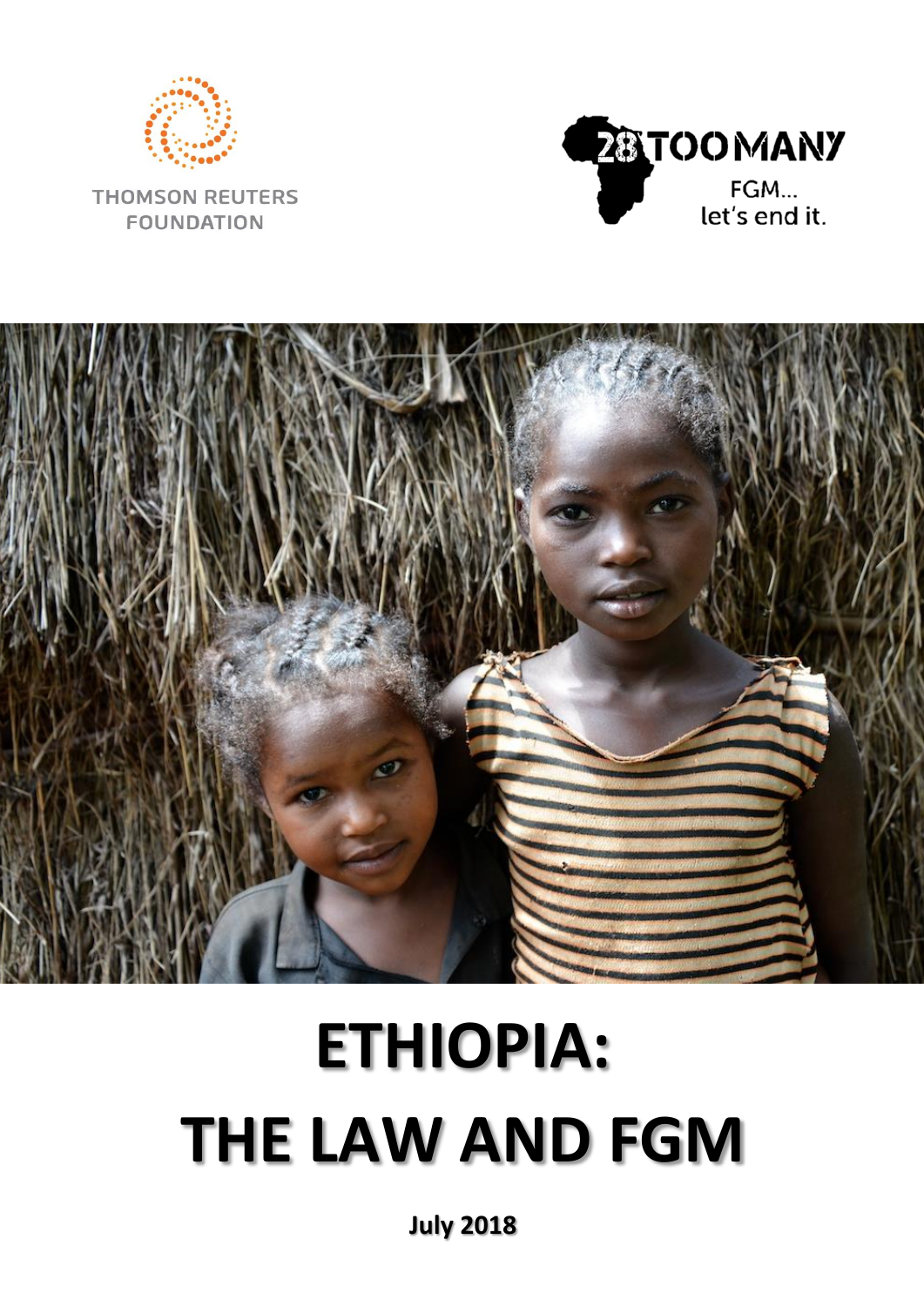

#### **In Ethiopia, the prevalence of FGM in women aged 15–49 is 65.2%.**

With a population of nearly 104.5 million, Ethiopia is second to Egypt in the total number of women and girls who have experienced FGM.



The regions with the highest prevalence are in the east.

- Approximately 64% of daughters of women aged 15-49 who have undergone FGM were cut before the age of four.
- 'Cut, flesh removed' is the most common type of FGM practised.
- Almost all FGM is carried out by 'traditional practitioners'.

Source of data: Central Statistical Agency (CSA) [Ethiopia] and ICF (2016) *Ethiopia Demographic and Health Survey 2016: Key Indicators Report*. Addis Ababa, Ethiopia, and Rockville, Maryland, USA. CSA and ICF. Available at **<https://dhsprogram.com/pubs/pdf/FR328/FR328.pdf>**.

*For further information on FGM in Ethiopia, see <https://www.28toomany.org/ethiopia/>.*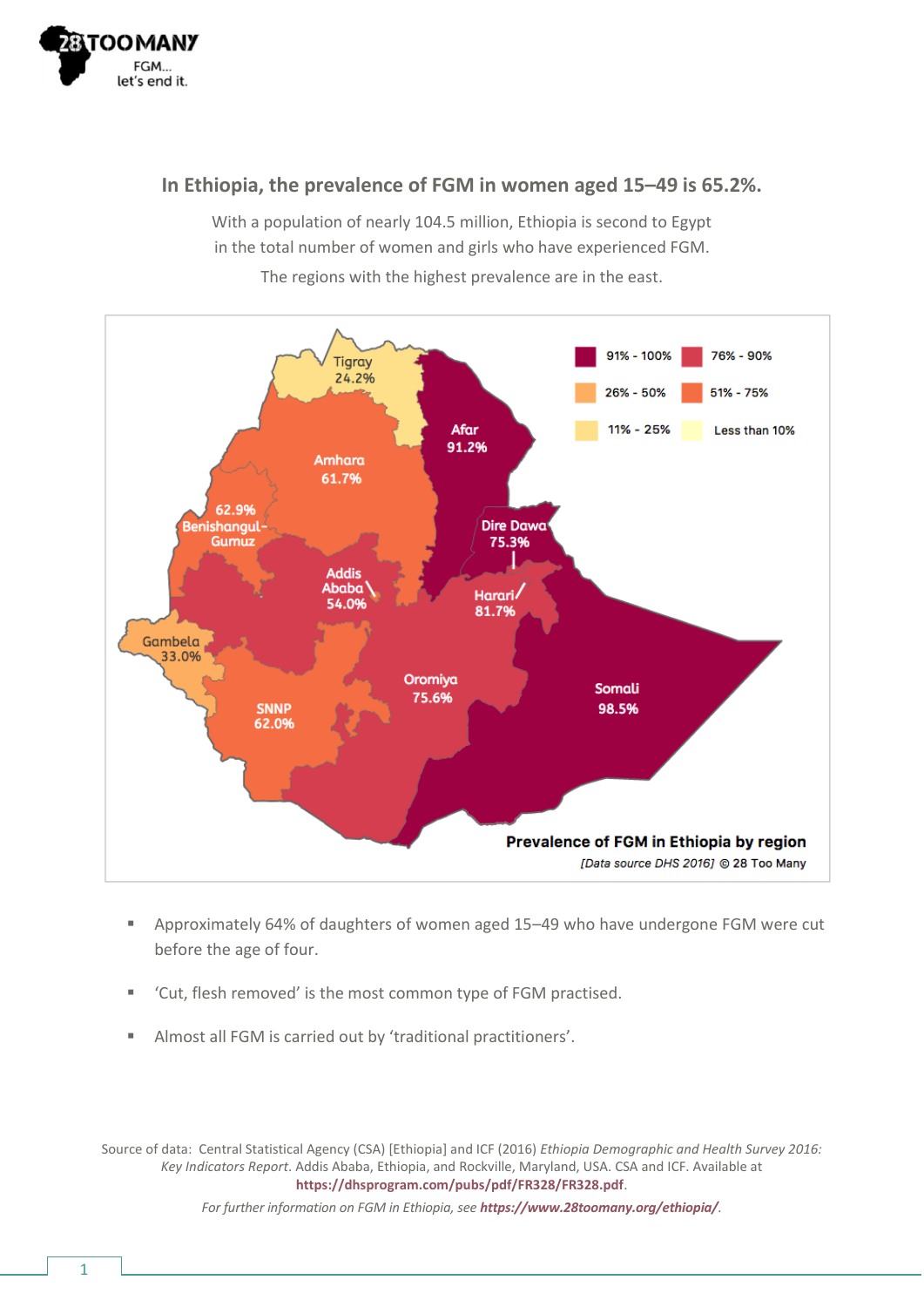

# Domestic Legal Framework

| <b>Overview of Domestic Legal Framework in Ethiopia</b> |                                                                            |  |  |  |  |
|---------------------------------------------------------|----------------------------------------------------------------------------|--|--|--|--|
|                                                         |                                                                            |  |  |  |  |
| The Constitution explicitly prohibits:                  |                                                                            |  |  |  |  |
| $\times$                                                | Violence against women and girls                                           |  |  |  |  |
| ✓                                                       | Harmful practices                                                          |  |  |  |  |
| X                                                       | Female genital mutilation (FGM)                                            |  |  |  |  |
|                                                         |                                                                            |  |  |  |  |
| <b>National legislation:</b>                            |                                                                            |  |  |  |  |
| X                                                       | Provides a clear definition of FGM                                         |  |  |  |  |
| $\checkmark$                                            | Criminalises the performance of FGM                                        |  |  |  |  |
| $\checkmark$                                            | Criminalises the procurement, arrangement and/or assistance of acts of FGM |  |  |  |  |
| $X^*$                                                   | Criminalises the failure to report incidents of FGM                        |  |  |  |  |
| $X^*$                                                   | Criminalises the participation of medical professionals in acts of FGM     |  |  |  |  |
| $X^*$                                                   | Criminalises the practice of cross-border FGM                              |  |  |  |  |
|                                                         |                                                                            |  |  |  |  |
| ✓                                                       | Government has a strategy in place to end FGM                              |  |  |  |  |

*\* Not specifically criminalised; offences are addressed more generally by the national legislation (see below).*

# What is The Law Against FGM?

An overview of the international and regional treaties signed and ratified by Ethiopia can be found in Appendix I of this report.

Ethiopia has a civil law system, with some Islamic and customary law; civil procedure is influenced by UK common-law principles.

**The Constitution of the Federal Democratic Republic of Ethiopia (1995)**<sup>1</sup> does not directly address FGM but contains several statements relevant to the practice:

- **Article 16** protects all citizens against 'bodily harm'.
- **Article 18(1)** states, 'Everyone has the right to protection against cruel, inhuman or degrading treatment or punishment.'
- **Article 25** addresses the 'Right to Equality'.
- **Article 35** addresses the 'Rights of Women'.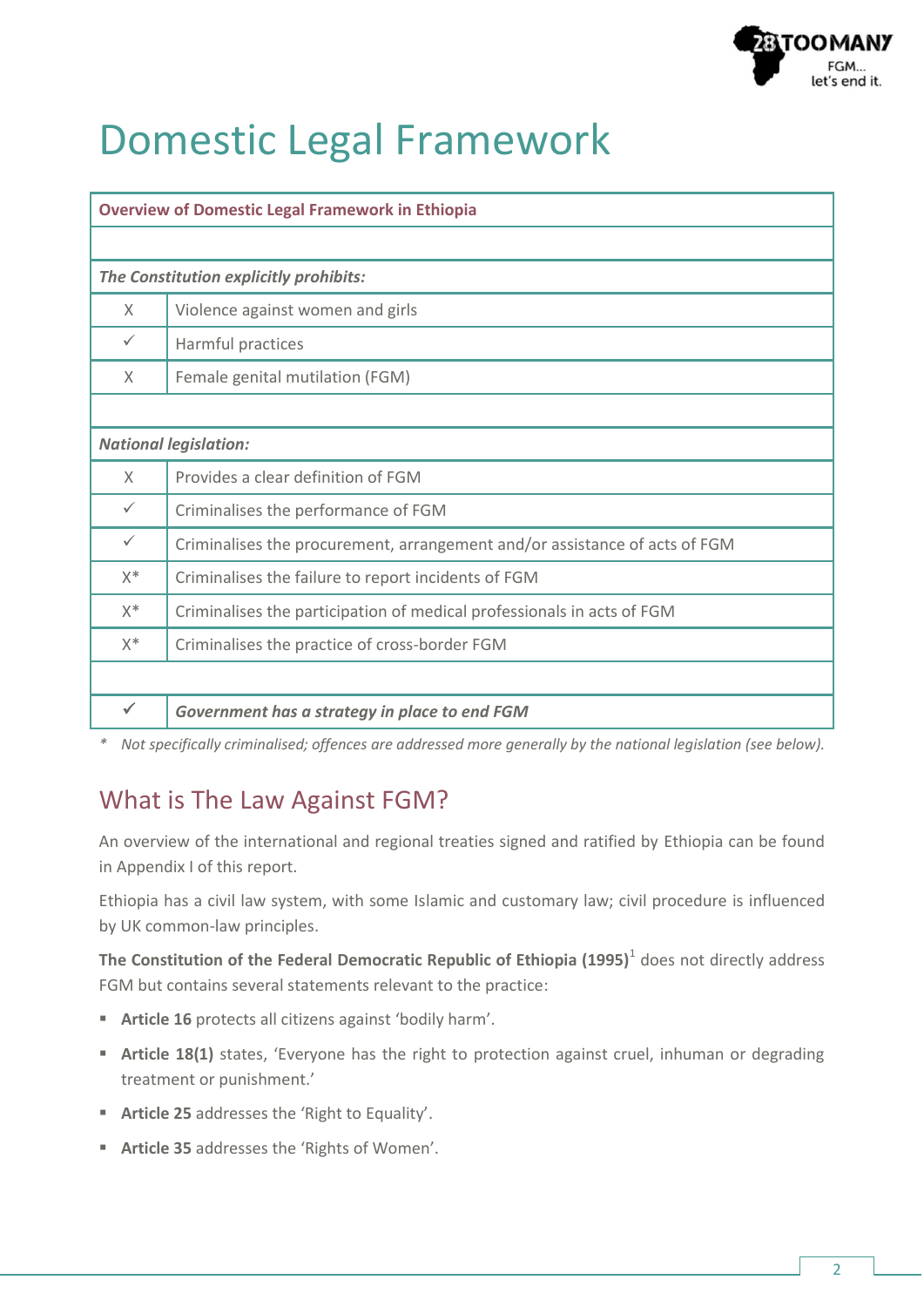

- **Article 35(4)** asserts, 'The State shall enforce the right of women to eliminate the influences of harmful customs. Laws, customs and practices that oppress or cause bodily or mental harm to women are prohibited.'
- **Article 36** sets out the 'Rights of Children' and states that all actions 'shall be in the best interest of the child'.

Ethiopia comprises nine states, each with its own constitution. It is noted that '[i]n their content, most are similar. The human rights provisions of most are also similar, sometimes even identical, to those of the federal constitution.<sup>'2</sup> These may also have provisions relevant to FGM and/or harmful practices in general; for example, the **Constitution of the Southern Nations, Nationalities and Peoples State in south-west Ethiopia** reflects the Federal Constitution by prohibiting practices that oppress women or cause bodily or mental harm.<sup>3</sup>

**The main law governing FGM in Ethiopia is Proclamation No. 414/2004, also known as The Criminal Code of the Federal Democratic Republic of Ethiopia 2004 (the** *Criminal Code* **). 4 This is a federal act that makes it a criminal offence to perform or procure FGM in Ethiopia.** 

In addition, as well as being a criminal offence, performing any action that causes bodily harm is a civil offence under the **Ethiopian Civil Code (1960)**. 5

## What The Law Covers

**Articles 561–570 of Chapter III of the Criminal Code** deal with 'Crimes Committed Against Life, Person and Health through Harmful Traditional Practices'. They criminalise the performance and procurement of FGM in Ethiopia, but do not provide a clear definition of the practice.

Specifically, the **Criminal Code** sets out the following offences:

- **Articles 561 and 562** refer to endangering life or causing bodily injury or mental impairment of a pregnant woman or new-born child as a result of the application of harmful traditional practices known by the medical profession to be harmful.
- **Articles 565 and 566** respectively set out punishments for the performance of FGM on 'a woman of any age' and infibulation of 'the genitalia of a woman'.
- **Article 568** states that the transmission of communicable disease through harmful traditional practices is subject to penalties.
- **Articles 569 and 570** cover the procurement of, and aiding and abetting, FGM by making it a criminal offence for 'a parent or any other person' to commission the practice or encourage someone to disregard the legislation prohibiting harmful traditional practices. They also criminalise organising or taking part in any movement that promotes FGM.

**The Criminal Code** does not specifically criminalise the failure to report FGM, whether it is planned or has taken place. However, more generally, **Article 443** sets out the punishments for failing to report certain crimes (see Penalties below). The Criminal Code also fails to protect uncut women (and their families) from verbal abuse or exclusion from society, which is included in the laws of some other countries in East Africa (such as Kenya and Uganda).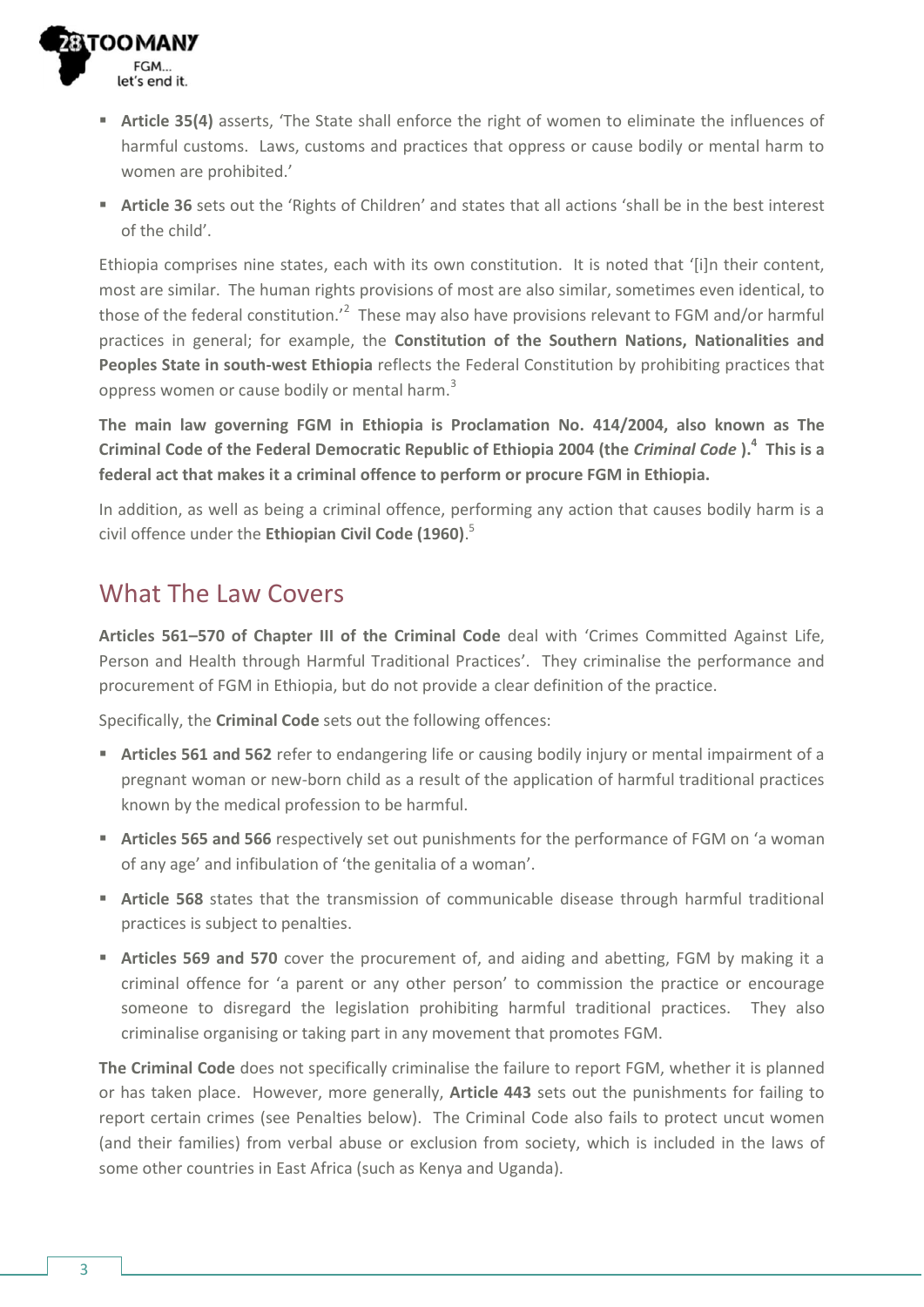

Regarding the liability of traditional practitioners, **Article 2067(1) of the Civil Code** may be applied to FGM performed on women and girls. It states the principle, 'A person shall be liable where by his act he inflicts bodily harm on another'. As such, under Ethiopian law, victims of FGM could bring about actions that seek compensation from practitioners.

#### *Medicalised FGM*

The medicalisation of FGM does not appear to be significant across most of Ethiopia, according to recent data: only 1% of women aged 15–49 who have had FGM are reported to be cut by a health professional. However, among girls aged 0–14, the percentage is slightly higher, at 1.9%.<sup>6</sup> It has also been previously reported at more than 10% in some cities and as much as 20% in Addis Ababa.<sup>7</sup>

FGM carried out by health professionals or in a medical setting is not specifically addressed in the **Criminal Code**. However, given the wide scope of **Articles 561–570**, the law does appear to apply universally and thus should encompass all medical practitioners who perform harmful practices. The prohibition and criminalisation in the Criminal Code of 'traditional practices known by the medical profession to be harmful' also implies that health professionals who condone FGM in any way will also be criminally liable.

#### *Cross-Border FGM*

In some countries where FGM has become illegal, the practice has been pushed underground and across borders to avoid prosecution. Ethiopia shares borders with several other countries where the existence and enforcement of laws varies widely, including Kenya, which has a comprehensive FGM law, and Somalia, where there is no current legislation in place.

The movement of families across borders to perform FGM remains a complex challenge to the campaign to end FGM in East Africa. While the law in Ethiopia does not directly address crossborder FGM, **Articles 11–22 of the Criminal Code** deal with crimes specified in the Code that are carried out by either a foreigner acting in Ethiopian territory or nationals acting in another country.

Specifically, **Article 11** states, 'This Code shall apply to any person whether a national or a foreigner who has committed one of the crimes specified in this Code on the territory of Ethiopia.'

**Article 18** provides that the Code shall apply to any person who commits a crime outside Ethiopia against an Ethiopian national and to any Ethiopian national who commits a crime under the Code outside of Ethiopia, with provision for extradition.

### Penalties

The **Criminal Code** establishes the following penalties for its violation:

- **Article 565**: Performing FGM on a woman of any age is punishable by imprisonment (where performance of this sentence can be suspended by the courts) for not less than three months or a fine of not less than 500 Birr (US\$18 $^{8}$ ).
- **Article 566(1):** Infibulating the genitalia of a woman carries a punishment of imprisonment (which cannot be suspended) for a period of three to five years.
- **Article 566(2)**: Where FGM results in injury to body or health, the punishment is imprisonment (which cannot be suspended) for a period of five to ten years.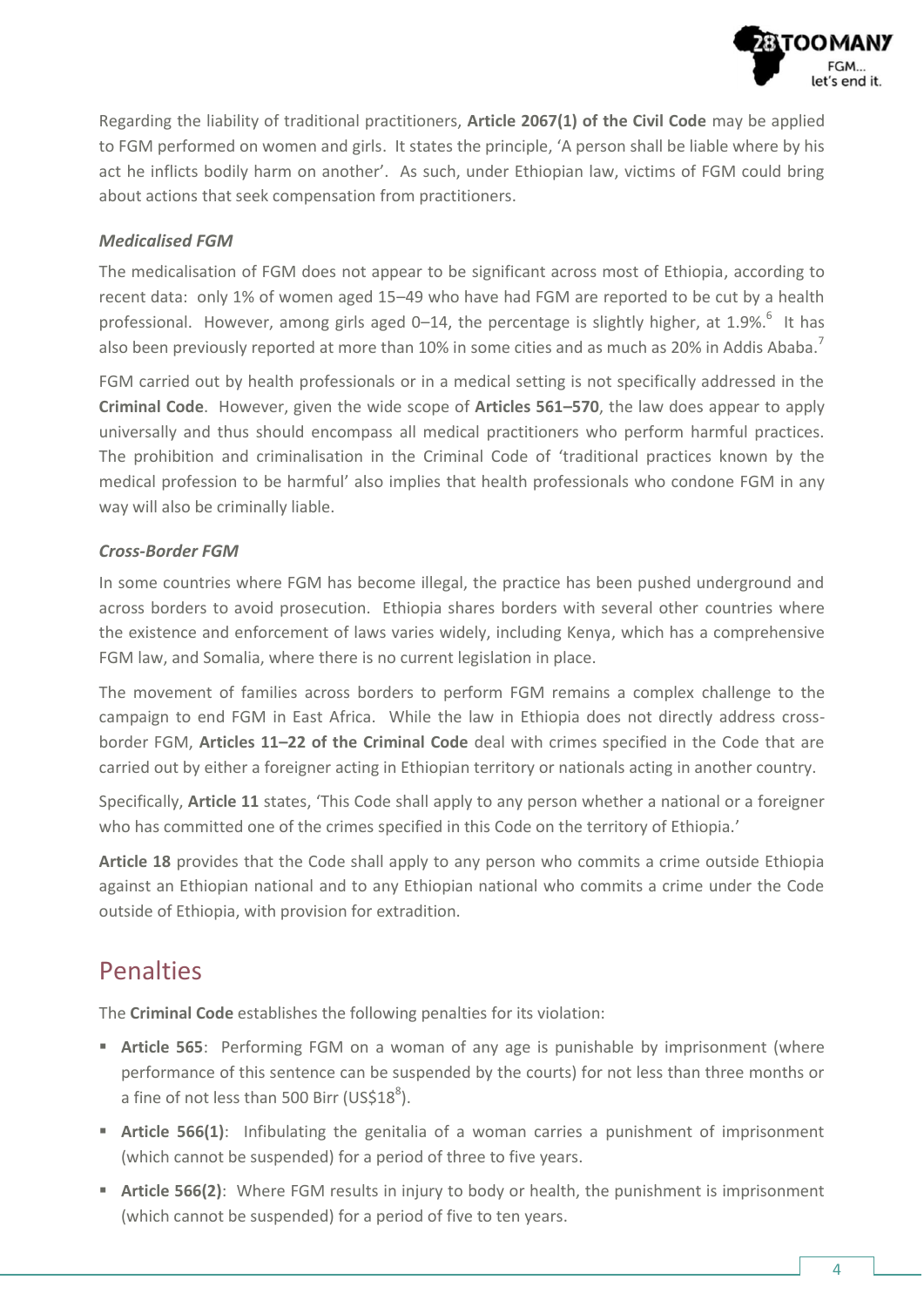

- **Article 569:** A parent or any other person who participates in the commission of FGM is punishable by imprisonment (which can be suspended) for a period not exceeding three months or a fine not exceeding 500 Birr (US\$18).
- **Article 570**: Encouraging another to disregard the law prohibiting FGM or organising or taking part in any movement that promotes FGM is punishable by imprisonment (which can be suspended) for a period of not less than three months or a fine of not less than 500 Birr (US\$ 18), or both.

(The fines set out in the Criminal Code of 2004 have not been updated, however, to reflect dramatic inflation in Ethiopia since that date, and this undermines any fine's punitive role.)

Regarding obligations to report a crime generally, **Article 443(1)(a)** states that anyone who has knowledge of any crime that is punishable by death or imprisonment (which would include FGM), or who knows the identity of perpetrators of the crime, is punishable by a fine not exceeding 1,000 Birr (US\$36) or imprisonment (which can be suspended) for up to six months.

# Implementation of The Law

### Cases

There have been intermittent reports regarding law enforcement and FGM in Ethiopia over recent years, but detailed information on cases is not widely available. In 2012, for instance, a cutter and the parents of six girls were arrested and charged. The cutter received a six-month sentence and the parents were fined 500 Birr (equivalent to US\$27 at the time). Isolated cases were also reported in 2011 and 2010. $9$ 

It appears that, although the number of arrests may have increased, law enforcement is weak and very few cases proceed to court in Ethiopia. The UNFPA-UNICEF Joint Programme to Eliminate Female Genital Mutilation (*UNJP*) report for 2015 noted that, although 279 arrests had been recorded in Ethiopia that year, there was only one conviction.<sup>10</sup> In 2016, again, only one conviction was recorded<sup>11</sup>

### Relevant Government Authorities and Strategies

The implementation of Ethiopia's national strategy on FGM is overseen by the **Ministry of Women, Children and Youth Affairs**.

In 2013, Ethiopia established the **National Implementation and Monitoring Platform**, tasked with coordinating and implementing the **National Strategy and Action Plan on Harmful Traditional**  Practices against Women and Children.<sup>12</sup> Key tasks of the Strategy include awareness-raising through community dialogue, developing support networks, providing safe spaces for girls, developing integrated services to ensure accessibility to quality education and health services, and working with leaders from different faiths.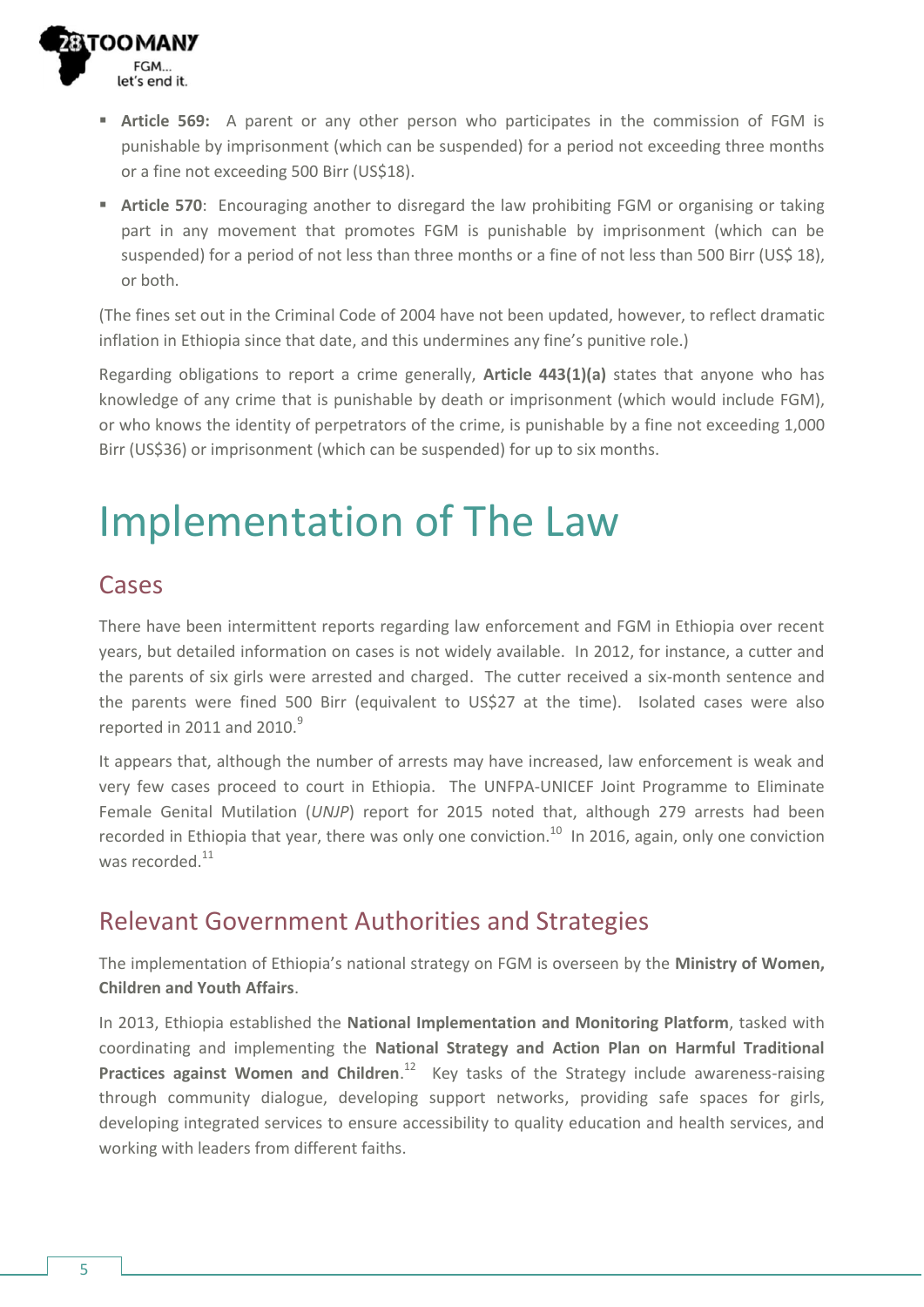

Specifically, regarding the law, **Section 3.2.2 of the National Strategy**, which deals with the protection of women and children, sets out the main objective as strengthening and improving the national policy and legal framework though interventions, including:

- **•** regularly assessing the legal and policy framework in light of international and regional commitments;
- harmonising and reconciling civil and customary laws from federal to local level and strengthening implementation, with involvement from all members of the community;
- **adopting new policies and laws to respond to newly emerging situations and commitments;**
- strengthening the capacity of key actors from federal through to local level, as well as community policing structures;
- **•** bringing together key staff within the justice system to share experiences of law enforcement and best practice and plan for the future;
- strengthening collaboration between all actors (including those from the education and health sectors) to enhance law enforcement and protect women and children;
- **P** providing technical support, including training, for all actors; and
- undertaking surveys and using data effectively to enhance law enforcement.

Working in partnership with the **UNJP** since 2008, the Government has in recent years included a dedicated budget-line on ending HTPs, including FGM. In 2013 it announced, as part of its goal to end FGM and child marriage by 2025, that it will commit to increasing the budget allocation by 10%. 13

### Civil Society Observations

Through the National Strategy, Ethiopia has committed to eliminating FGM using a range of measures, in partnership with the UNJP, and evidence suggests that the Government has elected to prioritise those activities designed to bring about attitudinal and social-norm changes, as opposed to strictly enforcing existing laws. For instance, over the past five years, specialised training and various capacity-building programmes have been provided to professionals in communities.<sup>14</sup>

In 2015, the **Ethiopian Midwives Association** provided a two-day training to 254 midwives, to teach them how to prevent FGM and resist the pressure on them to cut girls.<sup>15</sup>

Ethiopia is also strengthening protection systems within communities to detect and report FGM cases. Available data suggests a gradual trend towards lower prevalence among younger women in Ethiopia in response to government and civil society efforts.<sup>16</sup>

Despite national legislation being in place, those working in communities to end FGM report continuing challenges around knowledge and enforcement of the law. Awareness of the law and its content is very poor, even among those in law-enforcement agencies, and there is a reluctance by local officials to fully enforce the law. Some local community leaders still support traditional practitioners who cut girls, even though FGM is illegal. It is also reported that in many rural communities, it is not the police or courts that people naturally turn to: disputes are more likely to be settled through traditional or informal justice systems such as those run by elders.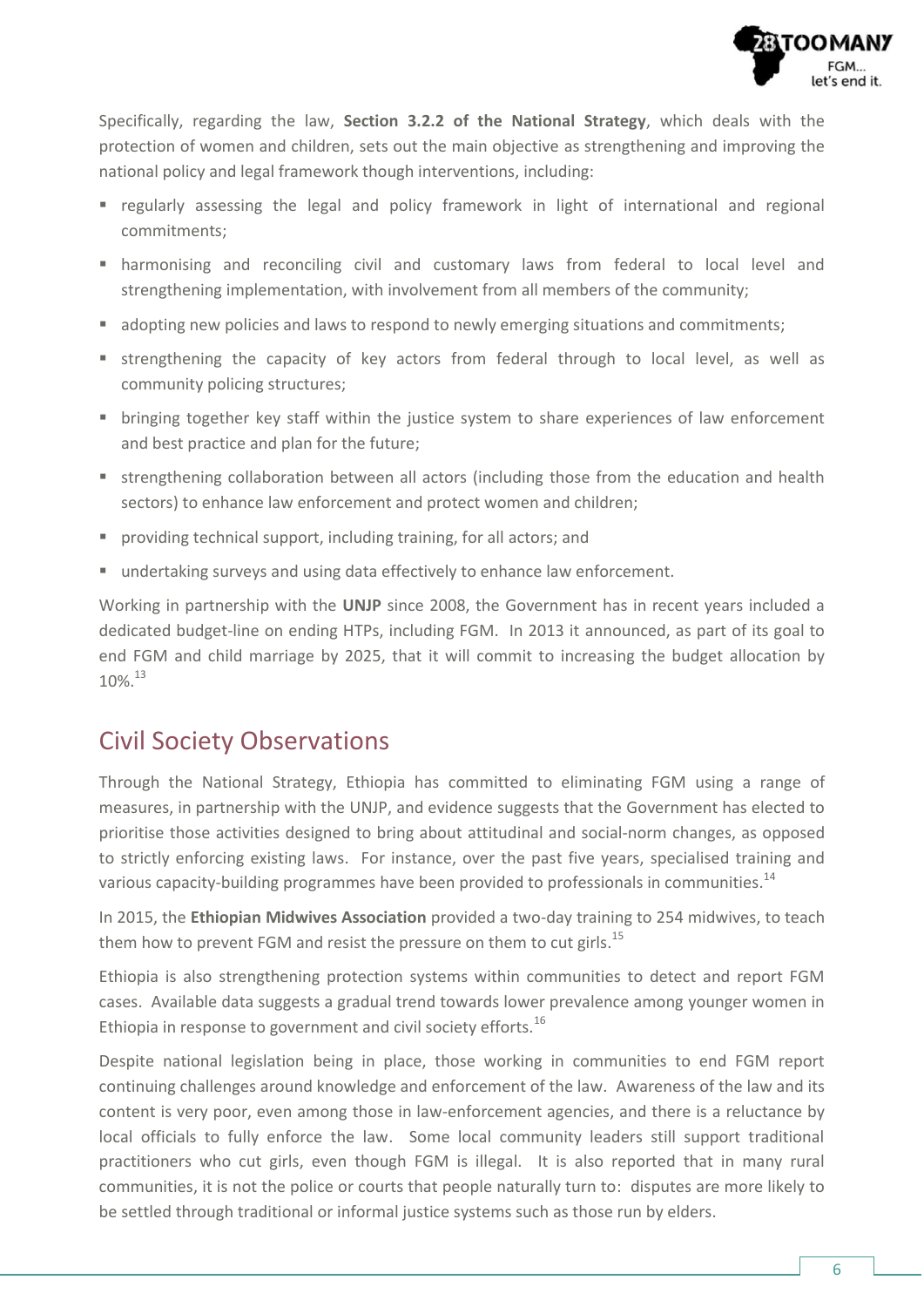

Reports suggest, too, that rural families have increasingly carried out FGM in secret to avoid the law and that this can put girls at even greater risk (for example, because the practice often takes place at night with poor lighting and using less-experienced practitioners).<sup>17</sup> Women and girls are further disadvantaged in respect of awareness of the law and their rights by the low level of literacy in Ethiopia (estimated to be 41.1% for women in 2015). $^{18}$ 

The media continues to report limited application of the law in Ethiopia; however, regulations on press freedom and civil-society activity around human rights, including work to promote gender equality, remain in place. These restrict access to and exchanges of information, which in turn reduce the ability to gather data and share knowledge in the work to end FGM.

As well as low awareness of the law in remote rural communities, further concerns raised by civil society during the course of this research include the fear women and girls have of reporting FGM and that the whole mechanism and structure around the law makes it inaccessible. It is not felt that education around the law has yet had a lasting impact on behaviour, and the challenges of adherence to Sharia law and the practice of *sunna* <sup>19</sup> as a form of FGM remain a barrier to law enforcement.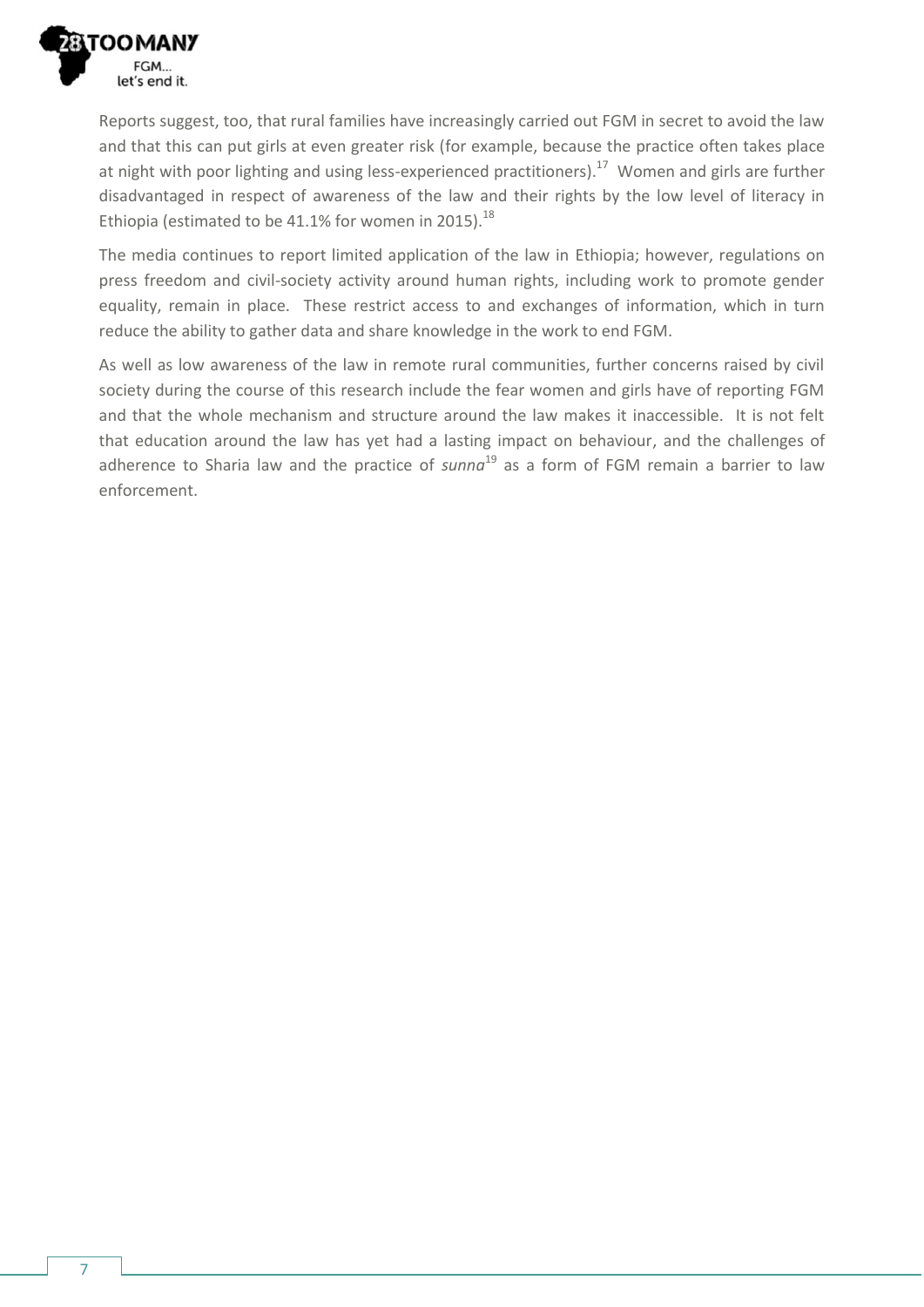

# Conclusions and Suggestions for Improvement

# Conclusions

- The Criminal Code of the Federal Democratic Republic of Ethiopia criminalises and punishes the performance and procurement of FGM on women and girls of any age. Penalties are set higher for the most severe type of FGM (Type III/infibulation).
- Current national legislation does not specifically criminalise medicalised FGM, cross-border FGM, or the failure to report the practice, although the Criminal Code does address such crimes in more general terms.
- Although arrests have been made, enforcement of the law appears weak and few cases reach court. There is limited publicly-available information on any cases that have been taken to court and their outcomes, and cases appear to be settled more often through local, traditional justice systems.
- **Ethiopia has a defined National Strategy in place and has committed public funds to tackling** FGM, and public awareness of the harms of the practice continues to increase. Knowledge of the content and meaning of the law, however, remains limited in many practising communities.

# Suggestions for Improvement

#### *National Legislation*

- The Criminal Code should be amended to include a clear definition of all types of FGM practised across Ethiopia.
- The law needs further strengthening around medicalised FGM to clearly define and strictly punish any member of the medical profession who performs, attempts to perform or assists FGM in any location or premises.
- Further information on cross-border FGM needs to be collected to understand the extent of the problem and what needs to be strengthened in the legislation to punish the crime.
- The law needs to set out the punishment for failure to specifically report FGM, whether it has taken place, is taking place or is planned.
- The law needs to clearly protect all victims of FGM; women and girls who are pressured by society into agreeing to FGM should not be subject to prosecution and further punishment.
- Uncut women and girls (and their families) should also be protected by the law from abusive language and actions that exclude them from society.
- The fines set out in the Criminal Code should be revised to take into account inflation since 2004.
- Laws need to be made accessible to all members of society and easy to understand in all local languages.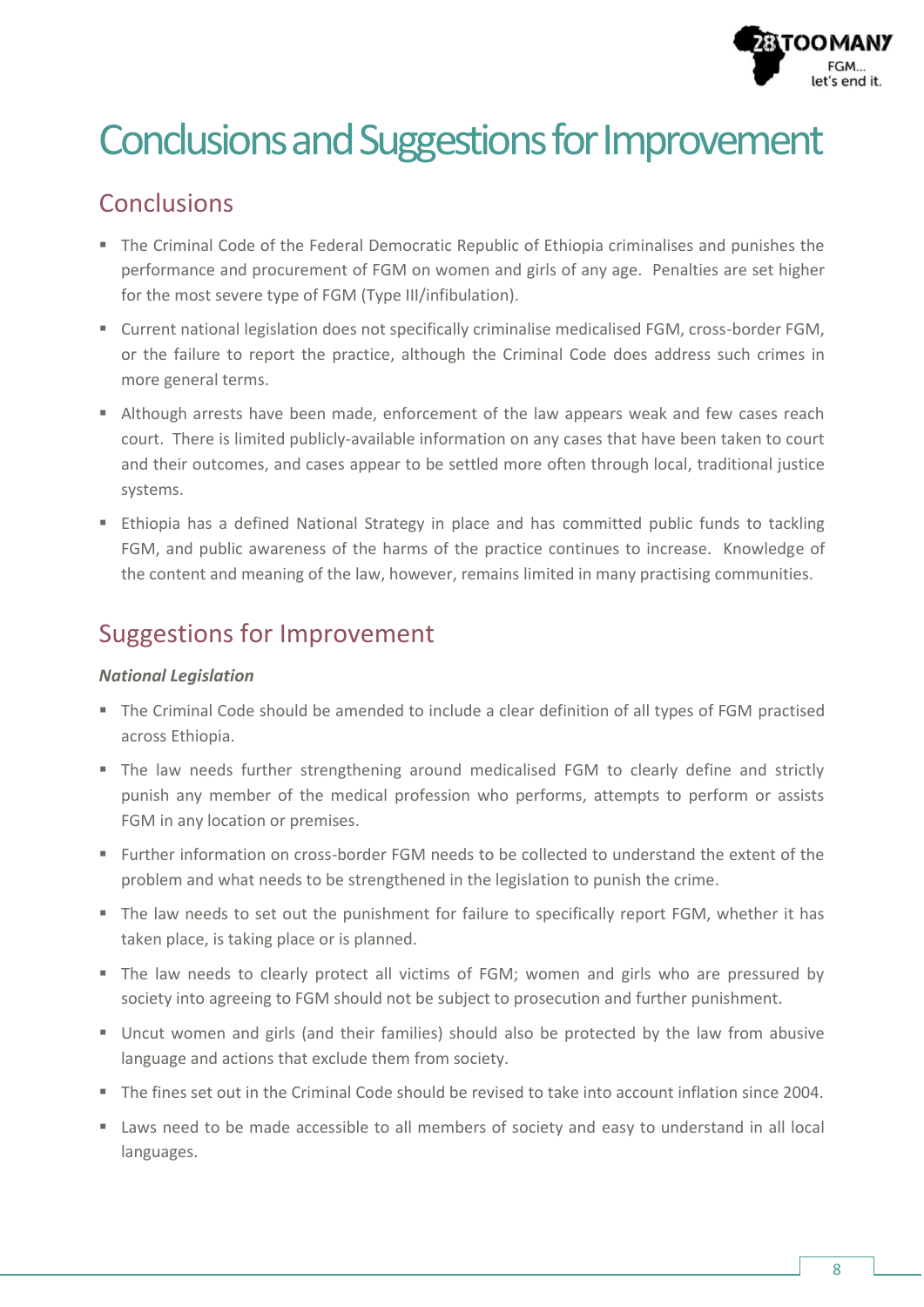

#### *Implementation of the Law*

The level of knowledge of the law and opportunities to improve its enforcement vary between the larger cities and the remote, rural areas of Ethiopia. In the short term, there appears to be more opportunities to strengthen law enforcement (including improving training for the judiciary and the police) and to publicise the law and any prosecutions in the cities (particularly Addis Ababa), compared to rural areas, where raising awareness of the law needs to be integrated appropriately into community projects.

The work to end FGM in the more frequently practising communities of Ethiopia would benefit from the following:

- adequate monitoring and reporting of FGM cases and informing policy makers, the judiciary, the police, civil society and all those working to implement and enforce the law;
- anti-FGM programmes disseminating clear, easy-to-understand and accurate information around the law (where literacy rates are low, information around the law needs to be made available through different media channels and resources);
- a focus on further strengthening partnerships across borders, where illegal activity continues to take place;
- increasing the involvement of local and religious leaders in education around the law, including their responsibilities and the importance of the law in protecting women and girls in their communities;
- providing adequate support and training for judges and local law enforcers around the law, and encouraging them to fully apply the sentences provided for by the legislation;
- encouraging tribunals to make sure any prosecutions relating to FGM are clearly reported, including through local media such as community radio, and made available in local languages;
- increasing support and protection for victims and witnesses in FGM cases;
- training all professions around the law and their responsibilities to respond to women and girls who are affected by or at risk of FGM;
- **F** implementing mandatory reporting of instances of FGM by medical staff in hospitals and health centres; and
- where they are currently unavailable and a need is identified, putting in place appropriate protection measures (for example, emergency telephone helplines or safe spaces) for girls at risk of FGM.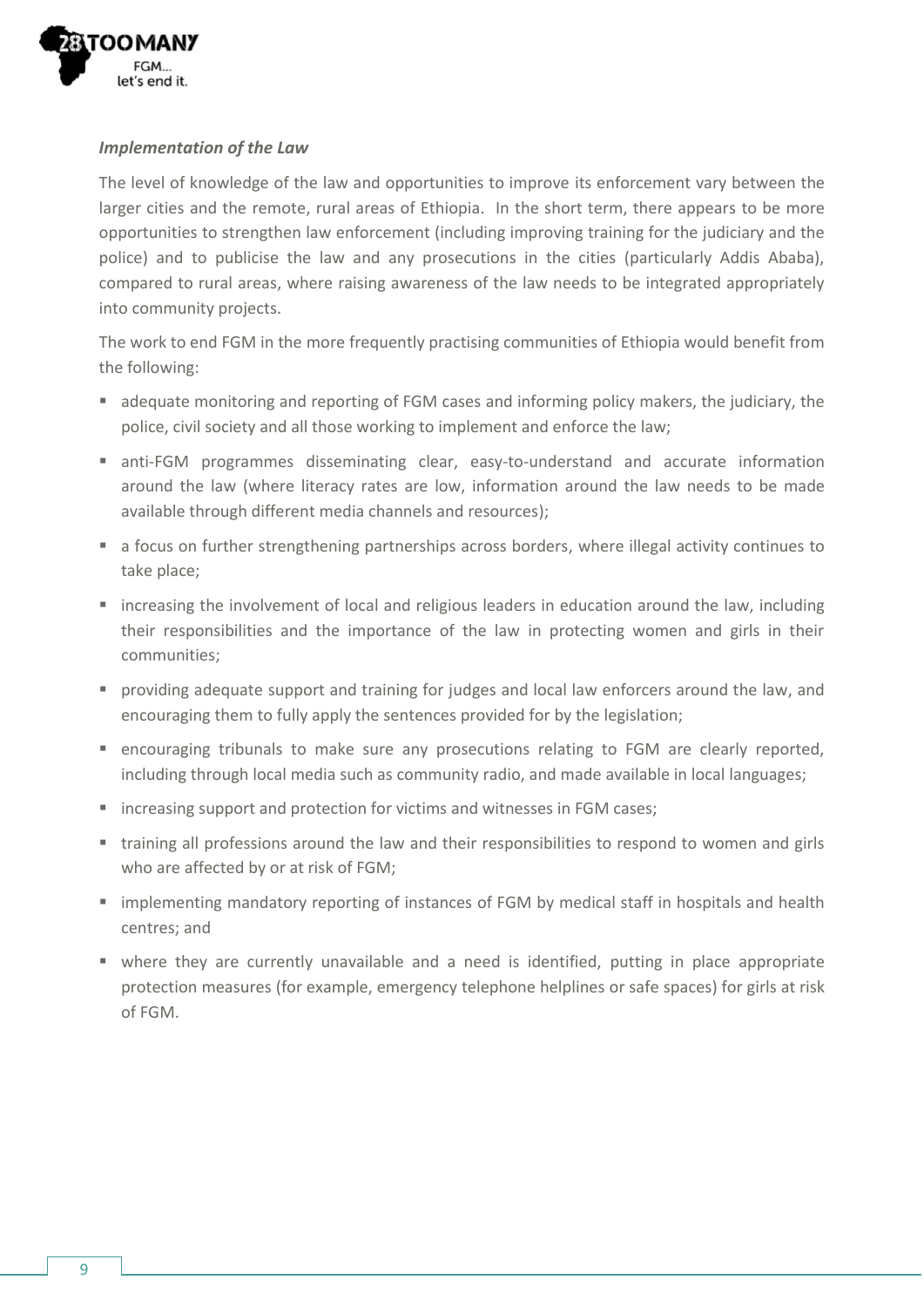

# Appendix I: International and Regional Treaties

| <b>ETHIOPIA</b>                                                                                                                       | <b>Signed</b>        | <b>Ratified</b>      | <b>Acceded</b>       | <b>Reservations</b><br>on reporting?                          |  |  |
|---------------------------------------------------------------------------------------------------------------------------------------|----------------------|----------------------|----------------------|---------------------------------------------------------------|--|--|
| <b>International</b>                                                                                                                  |                      |                      |                      |                                                               |  |  |
| International Covenant on Civil & Political<br><b>Rights (1966) (ICCPR)</b>                                                           |                      |                      | $\checkmark$<br>1993 |                                                               |  |  |
| <b>International Covenant on Economic, Social &amp;</b><br>Cultural Rights (1966) (ICESCR)                                            |                      |                      | $\checkmark$<br>1993 |                                                               |  |  |
| Convention on the Elimination of All forms of<br><b>Discrimination</b><br>(1979)<br><b>Against</b><br>Women<br>(CEDAW)                | $\checkmark$<br>1980 | $\checkmark$<br>1981 |                      | Not<br>considered<br>bound by<br>paragraph 1<br>of Article 29 |  |  |
| Convention Against Torture & Other Cruel,<br><b>Inhuman</b><br><b>Degrading Treatment</b><br>or<br>or<br>Punishment (1984) (CTOCIDTP) |                      |                      | $\checkmark$<br>1994 |                                                               |  |  |
| Convention on the Rights of the Child (1989)<br>(CRC)                                                                                 |                      |                      | $\checkmark$<br>1991 |                                                               |  |  |
| <b>Regional</b>                                                                                                                       |                      |                      |                      |                                                               |  |  |
| African Charter on Human & Peoples' Rights<br>(1981) (ACHPR) (Banjul Charter)                                                         |                      | $\checkmark$<br>1998 |                      |                                                               |  |  |
| African Charter on the Rights and Welfare of<br>the Child (1990) (ACRWC)                                                              |                      | $\checkmark$<br>2000 |                      |                                                               |  |  |
| African Charter on Human and Peoples' Rights<br>on the Rights of the Women in Africa (2003)<br>(ACHPRRWA) (Maputo Protocol)           | $\checkmark$<br>2004 |                      |                      |                                                               |  |  |

'**Signed**': a treaty is signed by countries following negotiation and agreement of its contents.

'**Ratified**': once signed, most treaties and conventions must be ratified (i.e. approved through the standard national legislative procedure) to be legally effective in that country.

'**Acceded**': when a country ratifies a treaty that has already been negotiated by other states.

This report was prepared in collaboration with TrustLaw, the Thomson Reuters Foundation's global, legal pro bono service that connects law firms and legal teams to NGOs and social enterprises that are working to create social and environmental change.

#### *Acknowledgements:* Shearman & Sterling LLP Girl Generation Ethiopia Mesfin Tafesse & Associates